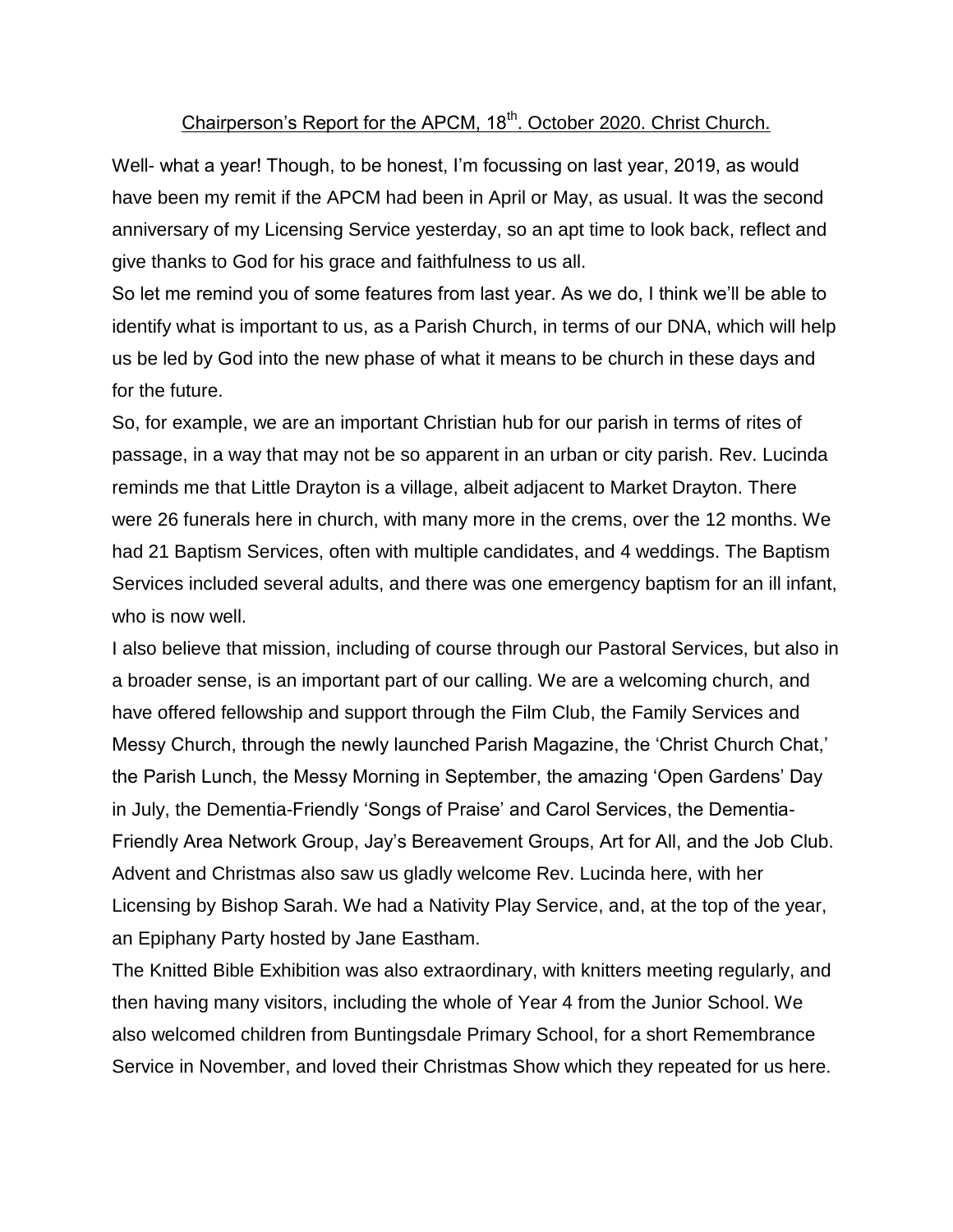Some of these events were both outreach and fund-raising in their focus: a good time of fellowship for us, but also we note the support of friends and also non-church attending parishioners in their support of Christ Church.

Discipleship is an important part of ministry here, too, and we've benefited from various bible study groups and courses: The Lent Group looked at the Stations of the Cross, the Beginners' Bible Study was launched and has looked at various topics, the Advent Group looked at 'Sabbath as Resistance,' and Chrissie and the Mental Health First-Aiders led a series on mental Health, called 'Lifting the Lid.' We rejoiced with Mick Lewis as he was confirmed by Bishop Michael in June, and where possible, we have rearranged our Service Booklets so that they are easier to follow and to understand. The Churchyard won another Diocesan award, and the Quinquennial Report gave a glowing report (on the whole!). We've had various people look at the Organ and we enjoyed a fascinating lecture cum recital on its history. The tabernacle was moved from the reredos to the north wall, during a challenging period for myself and the PCC.

So- am I torturing you by reminding you of past triumphs and sorrows, which are not possible now?? I hope not! Rather, I rejoice in a fellowship of Christians who are determined to live out their faith individually, but also within this fellowship, who are keen to grow in their faith so that they can also share their faith through mission within this community. I rejoice in a group of varied personalities and gifts who work well together, and work hard. I give thanks for your creativity and your joy in serving God, and because of this, I have hope for the future. We thought about 'crossing the abyss' when we were able to come back physically into church in August, knowing that we probably won't be able to go back to how we were. There is a sense of bereavement in that, which we would do welcome to recognize and note. 'By the rivers of Babylon we sat and wept when we remembered Zion...How can we sing the songs of the Lord while in a foreign land?' (Ps 137, vs. 1,4) lamented the exiles from Jerusalem. But God still loves, empowers and calls us. His Kingdom still needs to be extended here in Little Drayton.

Let us trust Him to be with us in all, and through all times and things.